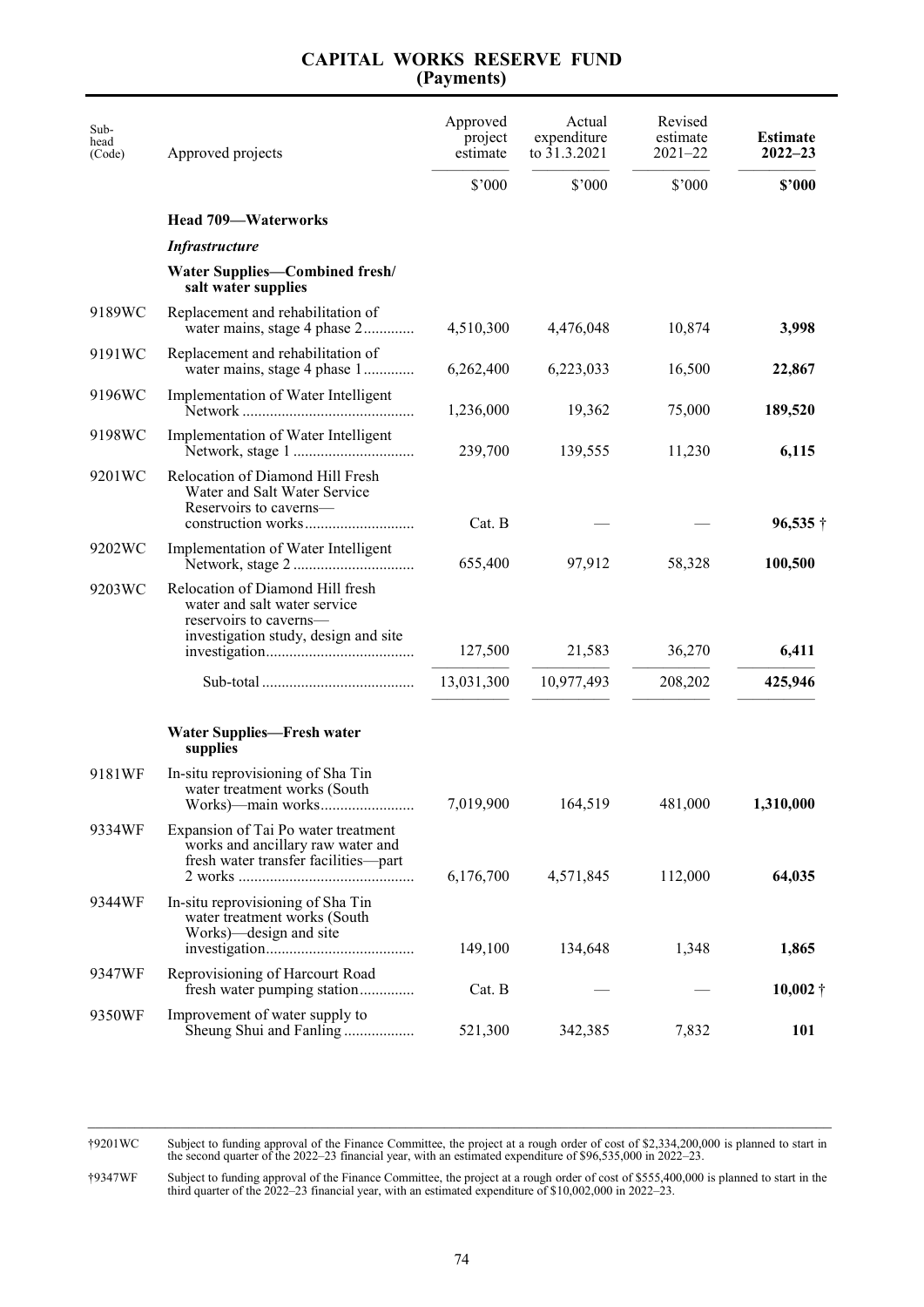## **CAPITAL WORKS RESERVE FUND (Payments)**

| Sub-<br>head<br>(Code) | Approved projects                                                                                     | Approved<br>project<br>estimate | Actual<br>expenditure<br>to 31.3.2021 | Revised<br>estimate<br>$2021 - 22$ | <b>Estimate</b><br>$2022 - 23$ |
|------------------------|-------------------------------------------------------------------------------------------------------|---------------------------------|---------------------------------------|------------------------------------|--------------------------------|
|                        |                                                                                                       | $$^{\circ}000$                  | \$7000                                | \$'000                             | \$'000                         |
| Waterworks             |                                                                                                       |                                 |                                       |                                    |                                |
|                        | <b>Infrastructure–Cont'd.</b>                                                                         |                                 |                                       |                                    |                                |
|                        | <b>Water Supplies—Fresh water</b><br>supplies— $Cont'd$ .                                             |                                 |                                       |                                    |                                |
| 9353WF                 | Uprating of Sheung Wong Yi Au fresh                                                                   | 136,500                         |                                       | 13,690                             | 35,920                         |
| 9355WF                 | Water supply to new housing<br>developments in Sheung Shui and                                        | 1,699,700                       | 284,987                               | 228,000                            | 120,000                        |
| 9356WF                 | Uprating of Tung Chung fresh water                                                                    | 300,200                         | 134,863                               | 37,135                             | 4,402                          |
| 9357WF                 | Design and construction for first stage<br>of desalination plant at<br>Tseung Kwan O-main works       | 7,727,500                       | 1,014,997                             | 1,035,000                          | 1,300,000                      |
| 9363WF                 | Upgrading of disinfection facilities in<br>water treatment works                                      | 875,600                         | 524,468                               | 111,548                            | 191,547                        |
| 9364WF                 | Design and construction for first<br>stage of desalination plant at<br>Tseung Kwan O—mainlaying       | 720,500                         | 277,918                               | 258,000                            | 108,532                        |
| 9366WF                 | Siu Ho Wan water treatment works<br>extension—detailed study, design                                  | 111,500                         | 25,918                                | 14,000                             | 4,500                          |
| 9368WF                 | Improvement to Dongjiang water<br>mains P4 at Sheung Shui and                                         | 1,071,400                       | 23,770                                | 190,388                            | 240,000                        |
| 9369WF                 | Uprating of Sheung Wong Yi Au fresh<br>water supply system—stage 1                                    | 207,000                         | 8,445                                 | 30,150                             | 39,350                         |
| 9372WF                 | Ngau Tam Mei Water Treatment<br>Works Extension-investigation<br>study, design and site investigation | 136,600                         |                                       | 9,200                              | 31,370                         |
| 9373WF                 | Siu Ho Wan Water Treatment Works<br>extension—main works                                              | 3,694,900                       |                                       |                                    | 705,000                        |
|                        |                                                                                                       | 30,548,400                      | 7,508,763                             | 2,529,291                          | 4,166,624                      |
|                        | <b>Water Supplies—Salt water supplies</b>                                                             |                                 |                                       |                                    |                                |
| 9043WS                 | Uprating of Wan Chai salt water                                                                       | 271,100                         | 267,613                               | 1,500                              | 1,000                          |
| 9053WS                 | Uprating of Chai Wan salt water                                                                       | 379,100                         | 187,728                               | 35,000                             | 5,000                          |
| 9054WS                 | Salt water supply to Sha Tin Area 52,                                                                 | 136,000                         |                                       | 13,000                             | 21,800                         |
| 9055WS                 | Reclaimed water supply to Sheung                                                                      | 1,255,500                       |                                       | 80,882                             | 187,660                        |
| 9056WS                 | Improvement of salt water supply to<br>Tsuen Wan and Kwai Chung                                       | 348,600                         |                                       | 16,890                             | 34,750                         |
|                        |                                                                                                       | 2,390,300                       | 455,341                               | 147,272                            | 250,210                        |
|                        |                                                                                                       |                                 |                                       |                                    |                                |